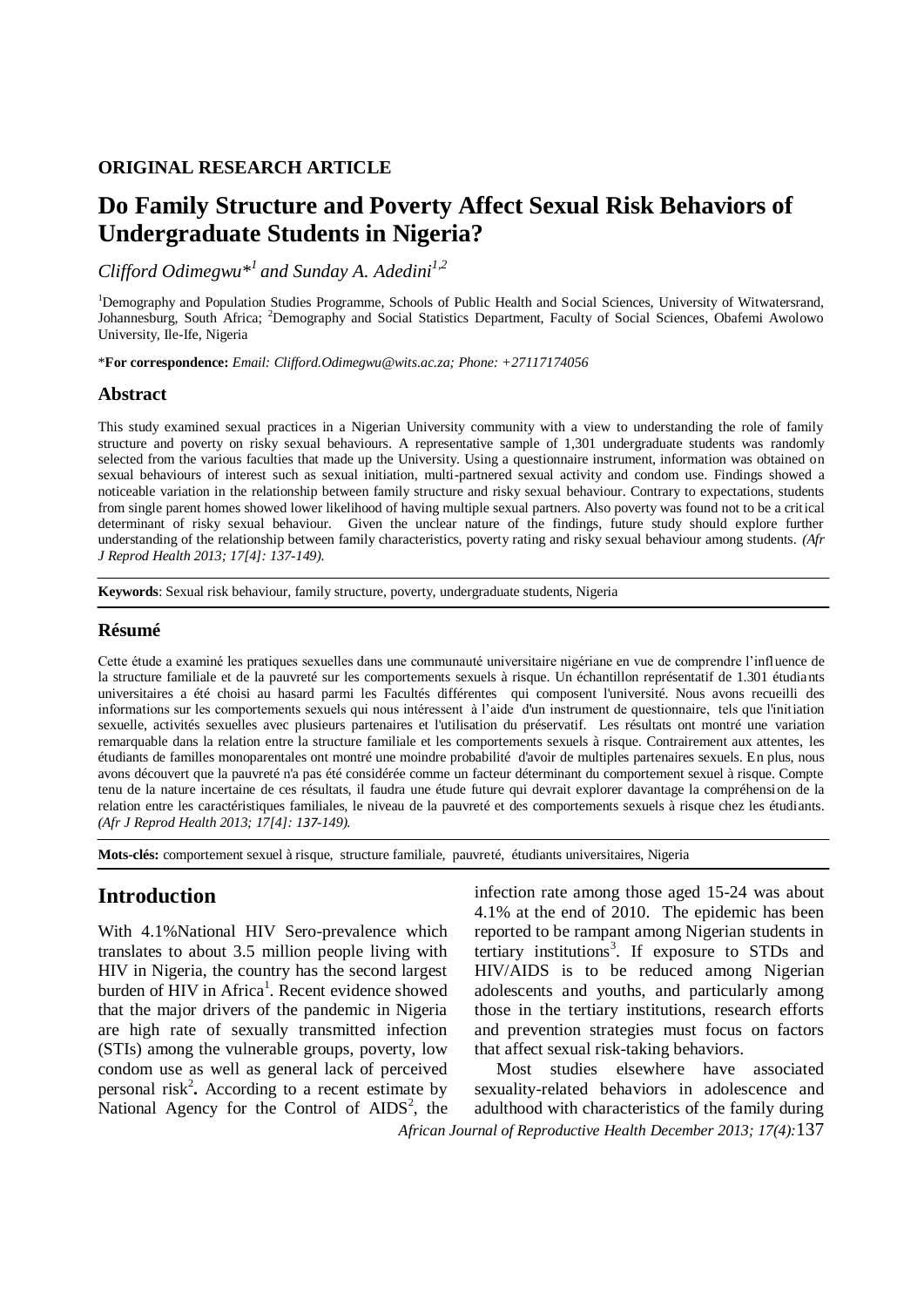an individual's childhood and early adolescence $4-6$ . For example it is posited that poverty encourages early and risk sexual behavior<sup>5</sup> as youths engage in risky sexual behaviors in order to earn some incomes to take care of their needs. It is extrapolated that most students do this in order to get money to pay for their school fees and meet other pressing needs, which their parents and guardians cannot provide.

Studies have reported that family characteristics of an individual can influence his or her sexual risk-taking behavior<sup>7,8</sup>. For instance, Leigh et al<sup>8</sup>, Scott-James and White<sup>9</sup> have found that educational level of an individual parents especially that of the mother influences the age at sexual initiation. Adolescents with better educated parents tend to postpone sexual intercourse, receive sexuality education from their parents, possess greater knowledge about sexuality and have higher aspirations than those who begin having sex early in life $^{10}$ .

Further studies have found relationships between the number of parents in the household and the age at sexual initiation. It has been noted that being raised by a single parent is associated with early sexual début, and vice versa $^{11}$  while a study in Britain found that males from single parent families were 50% more likely than those from two-parent families to have initiated sexual activity before the age of 17. The average age at first sex was two years higher for young men who were raised in a two-parent household than for those whose parents were divorced<sup>12</sup>. Even when other variables like religiosity, socio-economic status are considered, this relationship still stands. In Nigerian literature on adolescent and youth sexuality<sup>13-15</sup>; family structure has not been examined as a critical variable.

Poverty is another factor commonly associated with reproductive health outcomes. Financial uncertainty may result in the delay of marriage among the students in Nigerian educational systems. Consequently these youths may feel forced to seek nontraditional methods of achieving adult status such as initiating sex. Poverty is often the reason for the commodification of sex in which women in dire economic circumstances agree to sexual relationships with men in exchange for financial support<sup>16</sup>. In addition, parental influence

on sexuality could be indirect. For instance, a study has revealed that the farther away the parents are from their children, the more sexually permissive the children tend to become<sup>17</sup>. Early sexual experience has also been found to be associated positively with older siblings who are sexually active<sup>18</sup>.

The various studies conducted in Nigeria show sexual behavior among the unmarried adolescents is on the rise $^{13,19}$  while others indicate that adolescents' attitudes toward premarital sex are becoming more liberal, their awareness of contraceptives remains poor<sup>20-23</sup>. The few existing studies in Nigeria are limited in their approach both in terms of size and conceptualizations. Furthermore, focus has been on the extent of sexual behavior among youth rather than on the correlates of that behavior. Even where correlates are discussed, the factors of family structure and poverty are unexplored, though acknowledged. The few studies that have shown the importance of such factors largely concentrated on sex workers and have largely ignored the youth population amid increasing evidence that heterosexual transmission of HIV is growing rapidly in Nigerian universities and other tertiary institutions.

In order to understand the social context of sexual risk behavior and exposure to HIV, this study examines the relationship between family structure, poverty and risky sexual behaviors. Adolescent age is a time of experimentation and sexual initiation. And youths in the University campuses have found opportunity to be free from parental and familial control. Many social, cultural, economic and individual factors tend to contribute to the risk of increased risk and vulnerability among young people. Knowledge about habits and practices prevalent among adolescents and young adults is important from the public health point of view since it provides a solid basis for structuring preventive strategies evaluating on-going interventions and undertaking epidemiological surveillance.

*African Journal of Reproductive Health December 2013; 17(4):*138 A limited number of studies have been conducted among Nigeria tertiary students that provide general information about health behavior, prevalence of sexual behavior, data on consistent condom use or type of partner<sup>14,24-27</sup>. Though all these studies provide data on prevalence of sexual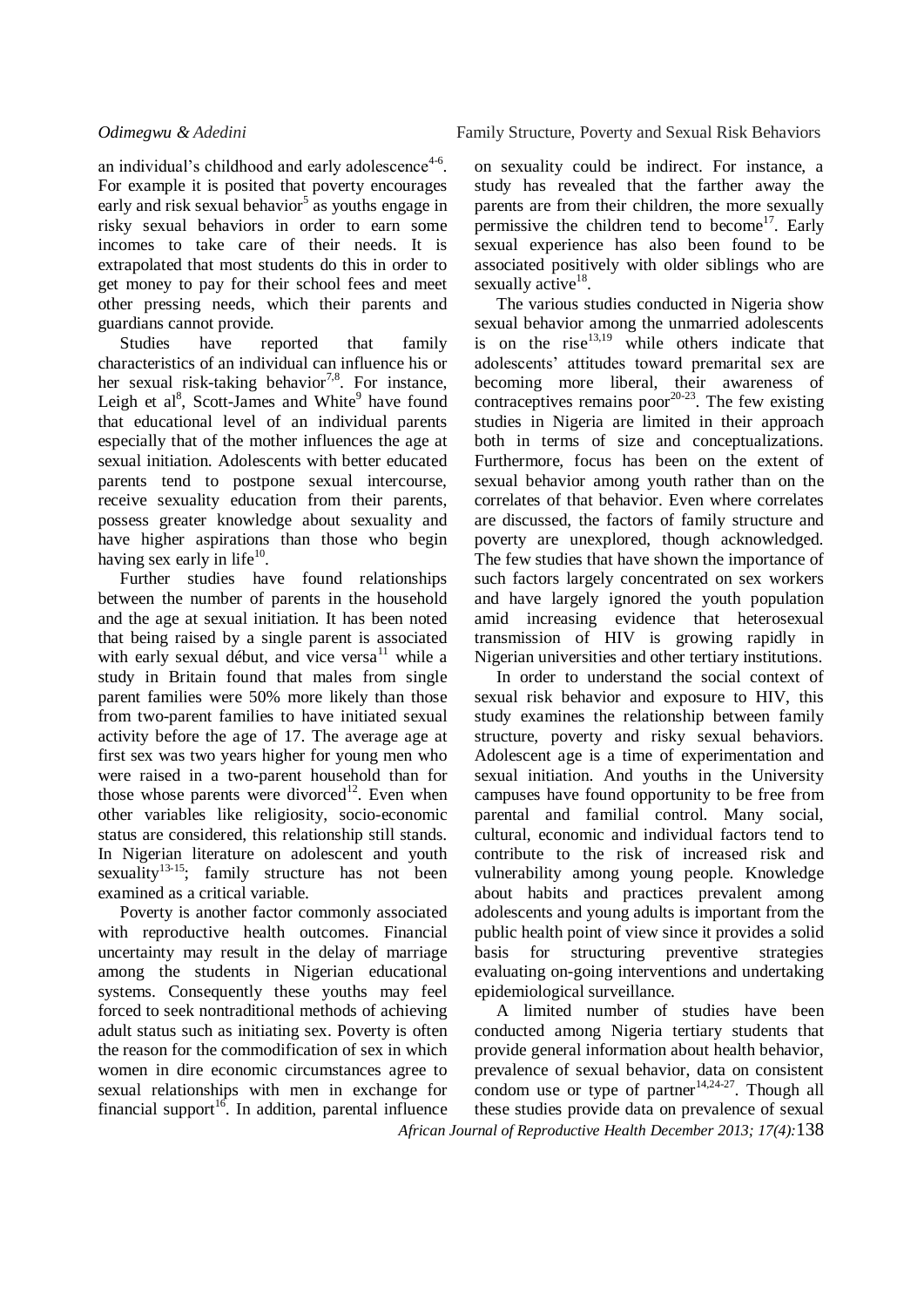behaviors, they were never subjected to statistical testing to measure the extent of associations. This paper specifically examines what impact poverty has on risky sexual behavior of students in a multicultural university in Nigeria. With economic downturn in Nigeria, it has been stated that this led to high rate of adolescent sexual promiscuity as a result of the disintegration of family values. This paper, therefore, examines the relationship between family characteristics, poverty status and risky sexual behaviors among university students in a federal tertiary institution in Nigeria.

# *Hypotheses*

There are two hypotheses in this paper. One is that there is a relationship between family structure and sexual risk-taking among Nigerian undergraduates when other variables are controlled. Early onset of sexual debut and risk-taking has been found to be function of a complex set of family and individual relationships<sup>28</sup>. We hypothesized here that adolescents from polygamous families are more likely to be vulnerable to poverty and hence be exposed to risky sexual behavior. In a polygamous family, there is bound to be competition for scarce resources and insufficient parental control. Because the family is the primary source of socialization and role models, the learned behaviors by the youths within the family are likely to provide the foundation for subsequent attitudes and behaviors. Two, it is hypothesized that undergraduate adolescents from families with low socio-economic status (that is poor families) are more likely to engage in risky sexual behaviors.

# **Methods**

This study was conducted in one of the oldest Federal universities in Nigeria: the Obafemi Awolowo University, Ile-Ife, Nigeria, located in the South-Western region of Nigeria. All Federal Universities in Nigeria draw students' population from across the nation since there is a centralized system of admission of undergraduates. The Joint Admission and Matriculation Board (JAMB) is the national body that regulates the admission of undergraduates into Nigerian Universities. One of the criteria of admission is the need to encourage national spread in the admission policy of all the universities especially the Federal Universities such that indigenes from the different ethnic groups are represented in the system. This is to ensure national integration and spread. Thus this university could be said to have a fair representative of Nigerian adolescents and youths drawn from various socioeconomic and ethnic backgrounds, although the host ethnic group is dominant.

In the case of sampling process, the number of faculties in the University was first identified and research coordinators recruited in each of them. The research coordinators are on the various faculties of the University. A meeting was arranged in which the purpose of the research and its methodology were explained to the thirteen research coordinators recruited for this purpose.

These research coordinators identified lecture halls with large student population. In an identified class in a faculty, s/he sought the permission of the faculty officers and students. The purpose and objectives of the study were explained to the faculty authorities and students. About 40 students were randomly selected in each of the faculties or departments. The aims and objectives of the study were explained to the randomly selected students who gave consents to participate in the study. Other students, who were not willing, were asked to leave. This was done in order to maintain ethical standards of confidentiality and informed consent. After such sessions, in some cases, the number of respondents reduced as some of them withdrew. Where the selected students were of equal sexes, the questionnaires were distributed accordingly.

*African Journal of Reproductive Health December 2013; 17(4):*139 Data were collected by means of a selfadministered questionnaire. The questionnaire included such sections as socio-demographic and economic variables as well as sexual practices, condom use, AIDS knowledge and attitudes. Data were collected on age, sex, grade, faculty, association memberships, religion, family characteristics and socioeconomic status. Questions were also asked on sexual debut, age at sexual initiation, number of partners, types of sexual practices, frequency of condom use, AIDS knowledge, attitudes and experience of STD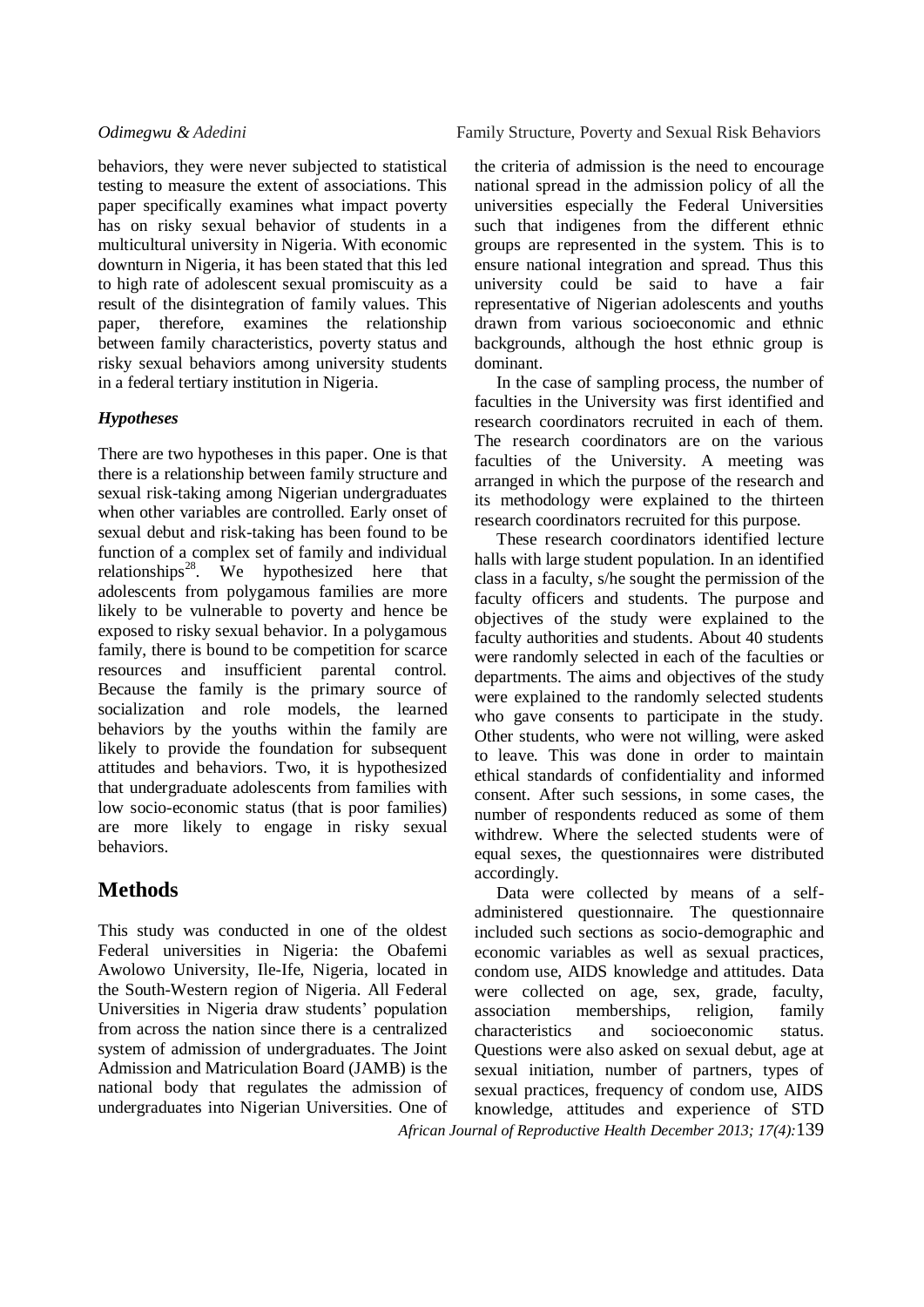symptoms. The questionnaire was a sixteen-page document. Detailed questions were asked on the students' sexuality, perception of timing of sexual initiation, negotiation and use of preventive sexual behavior, among others.

**Table 1**: Distribution of respondents by their socio-economic and demographic characteristics controlling for gender, Nigeria

| <b>Characteristics</b>  | Male, N | Female,   | Total,     |
|-------------------------|---------|-----------|------------|
|                         | $= 775$ | $N = 518$ | $N = 1293$ |
| University Level        |         |           |            |
| Part 1 (Freshers)       | 5.7     | 7.7       | 6.5        |
| Part 2                  | 13.8    | 16.9      | 15.1       |
| Part 3                  | 29.6    | 28.2      | 29.0       |
| Part 4                  | 34.2    | 31.1      | 32.9       |
| Part 5                  | 11.7    | 11.2      | 11.5       |
| Part 6                  | 5.0     | 4.8       | 5.0        |
| Faculty                 |         |           |            |
| Humanities              | 60.5    | 50.8      | 56.7       |
| Sciences/Engineering    | 23.0    | 26.2      | 24.3       |
| Health                  | 16.4    | 22.9      | 19.0       |
| Religious Affiliation   |         |           |            |
| Orthodox Christianity   | 74.4    | 80.9      | 76.4       |
| Islamic                 | 17.4    | 9.7       | 14.3       |
| Pentecostal             | 9.2     | 9.3       | 9.3        |
| Types of Association    |         |           |            |
| Social/Cultural         | 53.7    | 64.9      | 58.2       |
| Religious               | 46.3    | 35.2      | 41.8       |
| Place of residence when |         |           |            |
| off campus              |         |           |            |
| Rural                   | 11.9    | 6.6       | 9.8        |
| Urban                   | 88.1    | 93.4      | 90.2       |
| Family Characteristics  |         |           |            |
| Father's Education      |         |           |            |
| None                    | 24.7    | 17.7      | 21.9       |
| Primary                 | 18.9    | 9.3       | 15.2       |
| Secondary               | 16.9    | 10.7      | 14.5       |
| Tertiary                | 39.4    | 62.2      | 48.4       |
| Mother's Education      |         |           |            |
| None                    | 22.5    | 5.7       | 15.8       |
| Primary                 | 20.9    | 12.7      | 17.7       |
| Secondary               | 24.5    | 26.1      | 25.1       |
| Tertiary                | 32.2    | 55.5      | 41.4       |
| Family Wealth status    |         |           |            |
| Rich                    | 18.1    | 30.6      | 23.1       |
| Average                 | 75.2    | 68.6      | 72.6       |
| Poor                    | 6.7     | 0.8       | 4.4        |
| Primary Source of       |         |           |            |
| Support                 |         |           |            |
| Self                    | 13.1    | 3.1       | 9.1        |
| Parents                 | 75.2    | 89.9      | 81.7       |
| Others                  | 10.7    | 7.0       | 9.2        |
| <b>Family Structure</b> |         |           |            |
| Monogamy                | 44.2    | 61.7      | 51.2       |
| Polygamy                | 43.6    | 24.9      | 36.2       |
| <b>Single Parent</b>    | 12.2    | 13.4      | 12.7       |

*Odimegwu & Adedini* Family Structure, Poverty and Sexual Risk Behaviors

## **Results**

### *Sample Characteristics*

One-third of the students were in the  $4<sup>th</sup>$  year of their study in the University. More than half were from the Arts faculties, which include Social Sciences, Humanities, Education, Law and Administration; while one-fifth were from the Physical Sciences. Majority of the participants were from the orthodox Christian religious groups (Catholic, Anglicans, and Baptists etc.) while 42% belonged to social-cultural students associations in the University.

Forty-eight percent of the respondents reported that their fathers had tertiary education. More of the male students had fathers who were welleducated than the females. Majority of the students reported residing in the urban areas when they are not in session. About two-fifths of the respondents reported their parents had tertiary level of education, 73% came from families of average income or socio-economic status while 51% were from monogamy families and above one-third from polygamous families. Majority of the students reported that their parents were responsible for their tuition. These characteristics vary by age and sex, though not statistically significant.

### *HIV/AIDS Awareness*

There is a high level of awareness of HIV/AIDS transmission routes and prevention methods. More than two-thirds of the students were aware of the link between sexually transmitted diseases and HIV/AIDS. Though awareness of HIV routes is high, there are still misconceptions: some tertiary students still believe that HIV/AIDS can be contracted by sharing of clothes, utensils and cups with kissing an infected person.

Twenty eight percent claimed they have had symptoms of sexually transmitted disease such as pain/burning during urination, unusual discharges from the penis or vagina, and or sores of bumps in the genital area. Further probing showed that most of those who experienced symptoms of sexually transmitted diseases sought for medical attention.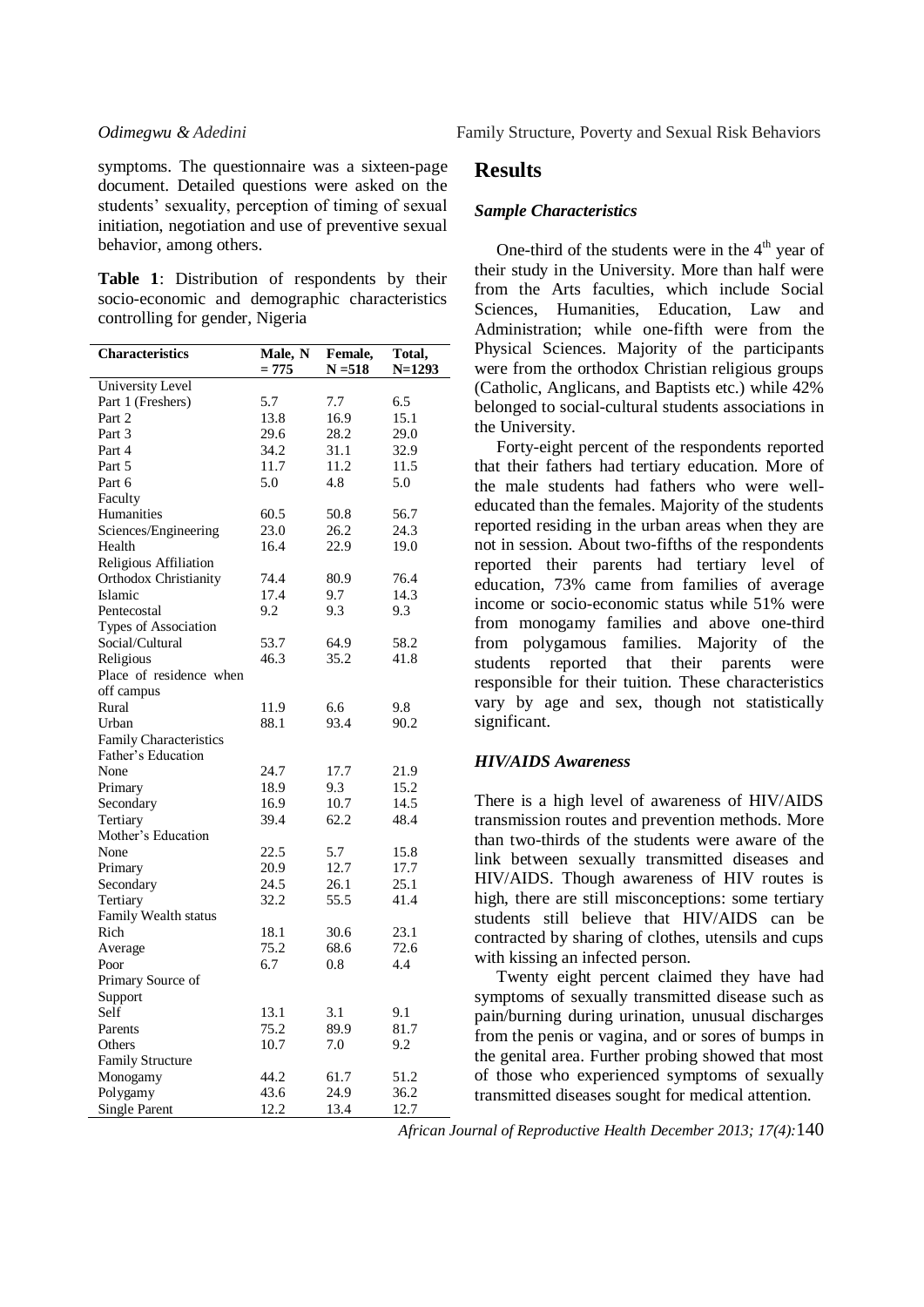### *Sexual Practices and Behaviour*

About two-thirds of the students in this survey reported ever having sexual intercourse, and onefifth reported sexual experiences of different sorts. The median age for sexual initiation was 19 years, a noticeable increase from earlier studies in Nigeria which put the age at sexual debut to be  $16^{21,22}$ . This is higher for adolescents and young female students. The difference by the sexes and ages are statistically significant. While slightly more than two-thirds have regular sexual partners, 41% reported having non-regular sexual partner (nrsp). The adolescent male students had nonregular sexual partners three times more than female adolescents. The same is true for the young respondents of both sexes.

**Table 2:** Distribution of respondents by sexual practices and risk behaviors among Nigerian Undergraduates, Nigeria

| <b>Sexual</b>        | Male                  | <b>Female</b>  | <b>Total</b> |
|----------------------|-----------------------|----------------|--------------|
| <b>Behavioral</b>    | <b>Undergraduates</b> | Undergraduates | sample       |
| <b>Patterns</b>      |                       |                |              |
| Sexual debut         | 71.5                  | 41.9           | 59.6         |
| Mean number          | 3.2                   | 1.8            | 2.5          |
| of sex partners      |                       |                |              |
| Mean age at          | 18.1                  | 20.7           | 19.9         |
| sexual debut         |                       |                |              |
| Sexually active      | 55.3                  | 41.7           | 49.9         |
| in 2 months to       |                       |                |              |
| survey               |                       |                |              |
| Sex with<br>a        | 48.8                  | 21.2           | 40.8         |
| non-regular          |                       |                |              |
| partner              |                       |                |              |
| <b>Condom</b><br>use |                       |                |              |
| with a Casual        |                       |                |              |
| <b>Partner</b>       |                       |                |              |
| Never                | 13.0                  | 32.1           | 17.7         |
| Rarely               | 35.8                  | 32.1           | 34.9         |
| Always               | 51.2                  | 35.9           | 47.4         |
| Condom<br>use        |                       |                |              |
| with regular         |                       |                |              |
| partner              |                       |                |              |
| Never                | 13.2                  | 19.2           | 14.7         |
| Rarely               | 40.1                  | 49.3           | 42.5         |
| Always               | 46.7                  | 41.5           | 42.8         |
| Last<br>sexual       |                       |                |              |
| act                  |                       |                |              |
| $<$ 4 weeks          | 50.2                  | 55.6           | 51.7         |
| 1-3 months           | 34.3                  | 25.2           | 31.7         |
| $3+$ months          | 15.5                  | 19.3           | 16.6         |

Table 2 shows that among the sexually active students, who had sexual intercourse with their

*Odimegwu & Adedini* Family Structure, Poverty and Sexual Risk Behaviors

regular partners, 15% never used condoms while 43 percent rarely used. For both respondents aged < 19 years and 19-24 years, the females reported higher likelihood of inconsistent condom use than the male respondents. This difference is statistically significant. This same inconsistent condom use is obtained also among students who engage in sex with non-regular, non-steady sexual partners.

The mean number of sexual partners was 2.8 and female respondents had lower number for the two age groups than the males, a pattern that is consistent with other studies that have found that male adolescents and youths have more sexual partners than females, irrespective of age. There is a high level of sexual networking as more than two thirds reported having more than two sexual partners and two-fifths reported having sex with non-regular sexual partners and 46% expressed inconsistent use of condoms during the last sexual intercourse.

Kissing was the most frequently reported sexual practice (40%) among those who engaged in sexual activities in the preceding two months to the survey, followed by fondling, carousing, vaginal sex and stimulation of the sexual organs. Male and female Nigerian undergraduates in this institution were significantly different on the various measures of sexual behavior and risktaking. While both engage in risky sexual behavior, male adolescents and youths take more risks than the females.

Inconsistent condom use is defined as not using condoms always when one has sex. There were significant differences in risky sexual behaviors according to gender, faculty of students, membership of association and father's education. There was significant difference in family socioeconomic status in initiation of sexual intercourse and also in primary source of financial support and family structure.

Majority of the respondents from poor families initiated sexual intercourse early followed by those from average families. Students who support themselves financially in the school and those supported from other unidentified sources apart from parents have initiated sex earlier than those sponsored by their parents.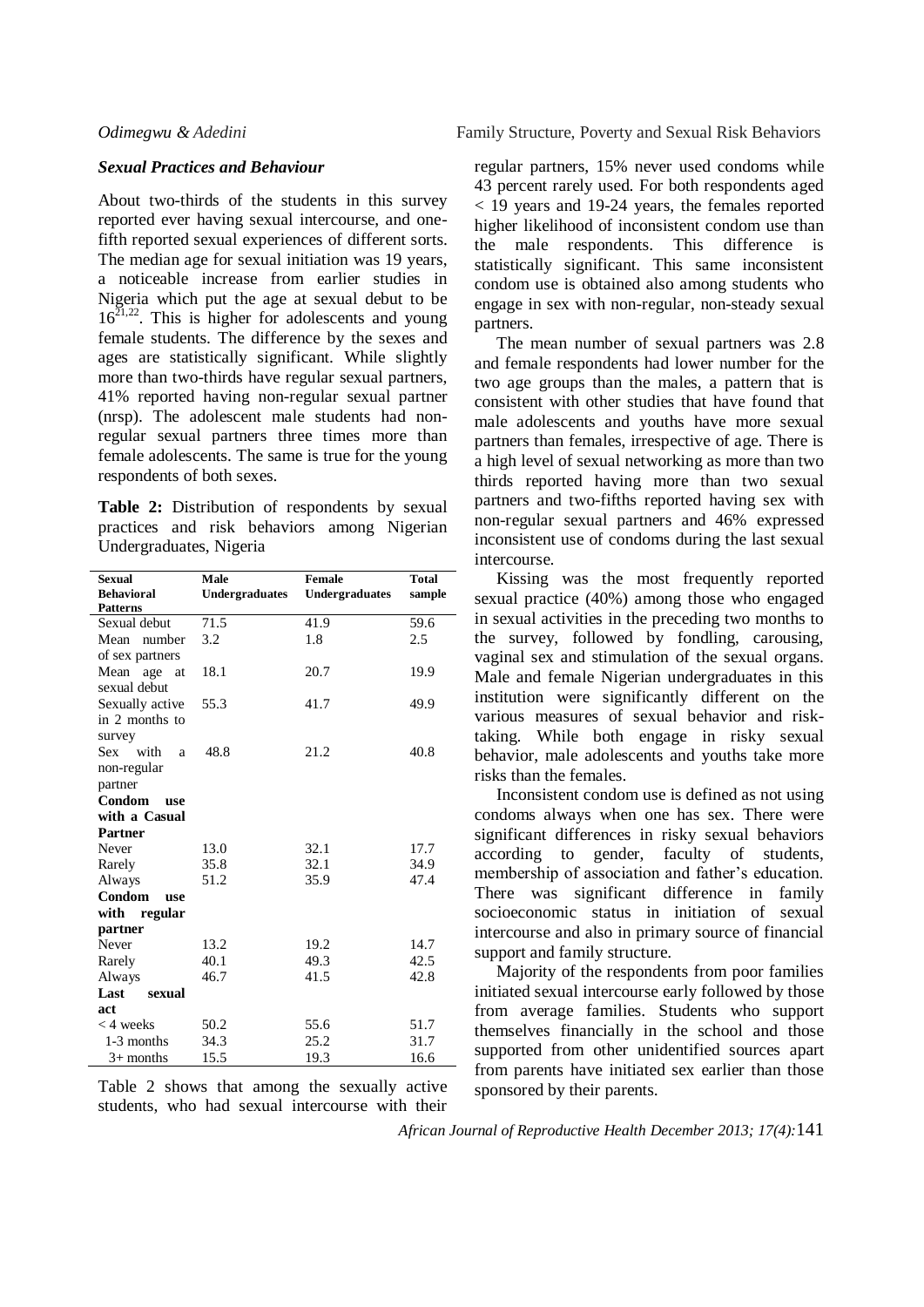**Table 3:** Percentage distribution of survey respondents who have ever had sex, age at first sex, multipartner sexual relations, non-regular sexual partnership and inconsistent condom use by selected characteristics, Nigeria

| <b>Characteristics</b>   | $\overline{\frac{0}{0}}$ | Sex debut    | Age at sex   | $2 +$ Sex Partners | Casual<br><b>Sex</b>        | Inconsistent |
|--------------------------|--------------------------|--------------|--------------|--------------------|-----------------------------|--------------|
|                          | $N = 1301$               |              | $<$ 19 years |                    | Partner (NRSP) <sup>†</sup> | condom use   |
| Total                    | 100                      | 59.6         | 57.6         | 64.8               | 40.8                        | 45.8         |
| Gender                   |                          |              |              |                    |                             |              |
| Male                     | 60.1                     | $71.5*$      | $62.8*$      | $71.2*$            | 48.8*                       | 47.2         |
| Female                   | 39.9                     | 41.9         | 43.9         | 45.2               | 21.2                        | 42.7         |
| Faculty                  |                          |              |              |                    |                             |              |
| Arts                     | 56.7                     | 71.9*        | 56.9*        | $66.1*$            | $41.5*$                     | 42.8         |
| Sciences                 | 24.3                     | 43.7         | 68.9         | 75.5               | 46.9                        | 53.4         |
| <b>Health Sciences</b>   | 19.0                     | 43.6         | 49.4         | 49.2               | 29.6                        | 48.1         |
| Year on Campus           |                          |              |              |                    |                             |              |
| Year 1                   | 6.5                      | 61.3         | 62.5         | 68.2               | 27.9                        | 40.0         |
| Year 2                   | 15.1                     | 51.4         | 70.8         | 70.2               | 38.5                        | 34.7         |
| Year 3                   | 29.0                     | 60.9         | 51.6         | 65.4               | 43.9                        | 48.5         |
| Year 4                   | 32.9                     | 66.5         | 56.8         | 62.1               | 43.2                        | 45.5         |
| Year 5                   | 11.5                     | 51.8         | 54.1         | 63.4               | 36.8                        | 57.4         |
| Year 6                   | 5.0                      | 50.0         | 70.8         | 62.5               | 35.7                        | 36.8         |
| of<br>Membership         |                          |              |              |                    |                             |              |
| Association              |                          |              |              |                    |                             |              |
| Religious association    | 58.2                     | 53.5*        | 54.9         | 56.8               | $32.2*$                     | 42.6         |
| Cultural association     | 41.8                     | 65.8         | 62.1         | 68.0               | 46.8                        | 50.6         |
| Religious affiliation    |                          |              |              |                    |                             |              |
| Christianity             | 76.4                     | 58.2         | 58.4         | 65.5               | 43.2                        | 47.5         |
| Islam                    | 14.3                     | 65.9         | 56.9         | 70.6               | 35.7                        | 38.9         |
| Evangelical churches     | 9.3                      | 61.1         | 57.7         | 46.2               | 30.4                        | 45.8         |
| Family                   |                          |              |              |                    |                             |              |
| characteristics          |                          |              |              |                    |                             |              |
| <b>Parents Education</b> |                          |              |              |                    |                             |              |
| None                     | 21.9                     | $62.2*$      | 52.1         | 66.7               | 29.9*                       | 44.4         |
| Primary                  | 15.2                     | 71.6         | 43.3         | 59.4               | 36.5                        | 43.9         |
| Secondary                | 14.5                     | 68.6         | 61.4         | 61.7               | 44.7                        | 41.5         |
| Tertiary                 | 48.4                     | 52.5         | 65.9         | 67.3               | 46.5                        | 48.4         |
| Family                   |                          |              |              |                    |                             |              |
| socioeconomic            |                          |              |              |                    |                             |              |
| status                   |                          |              |              |                    |                             |              |
| Wealthy                  | 23.1                     | $50.5*$      | 57.1         | 63.8               | 38.9                        | 39.8         |
| Average                  | 72.6                     | 61.9         | 58.2         | 65.4               | 42.1                        | 46.0         |
| Poor                     | 4.4                      | 80.0         | 53.7         | 66.7               | 31.7                        | 63.9         |
| Primary<br>Source of     |                          |              |              |                    |                             |              |
| Support                  |                          |              |              |                    |                             |              |
| Self                     | 9.1                      | $82.5*$      | 44.4*        | 70.3               | 40.5                        | 41.1         |
| Parents                  | 81.7                     | 55.8         | 61.5         | 66.5               | 40.7                        | 45.6         |
| Others                   | 9.2                      | 72.7         | 45.6         | 48.7               | 42.7                        | 53.9         |
|                          |                          |              |              |                    |                             |              |
| <b>Family Structure</b>  |                          |              |              |                    | 43.8                        |              |
| Monogamy                 | 51.2<br>36.2             | 51.3<br>69.4 | 58.9<br>54.9 | 61.7<br>68.1       | 39.9                        | 49.4<br>42.8 |
| Polygamy                 |                          |              |              |                    | 41.3                        |              |
| Single parent            | 12.7                     | 69.0         | 63.8         | 66.0               |                             | 44.2         |

 $*p<0.05$ , (NSRP)<sup> $\dagger$ </sup> = Non-regular sexual partner.

Respondents from polygamous families have had sexual intercourse than those from monogamous families, though there is no much difference between them in age at first sex. More than twothirds of the students from single parents home have had first sex before age 19. More of the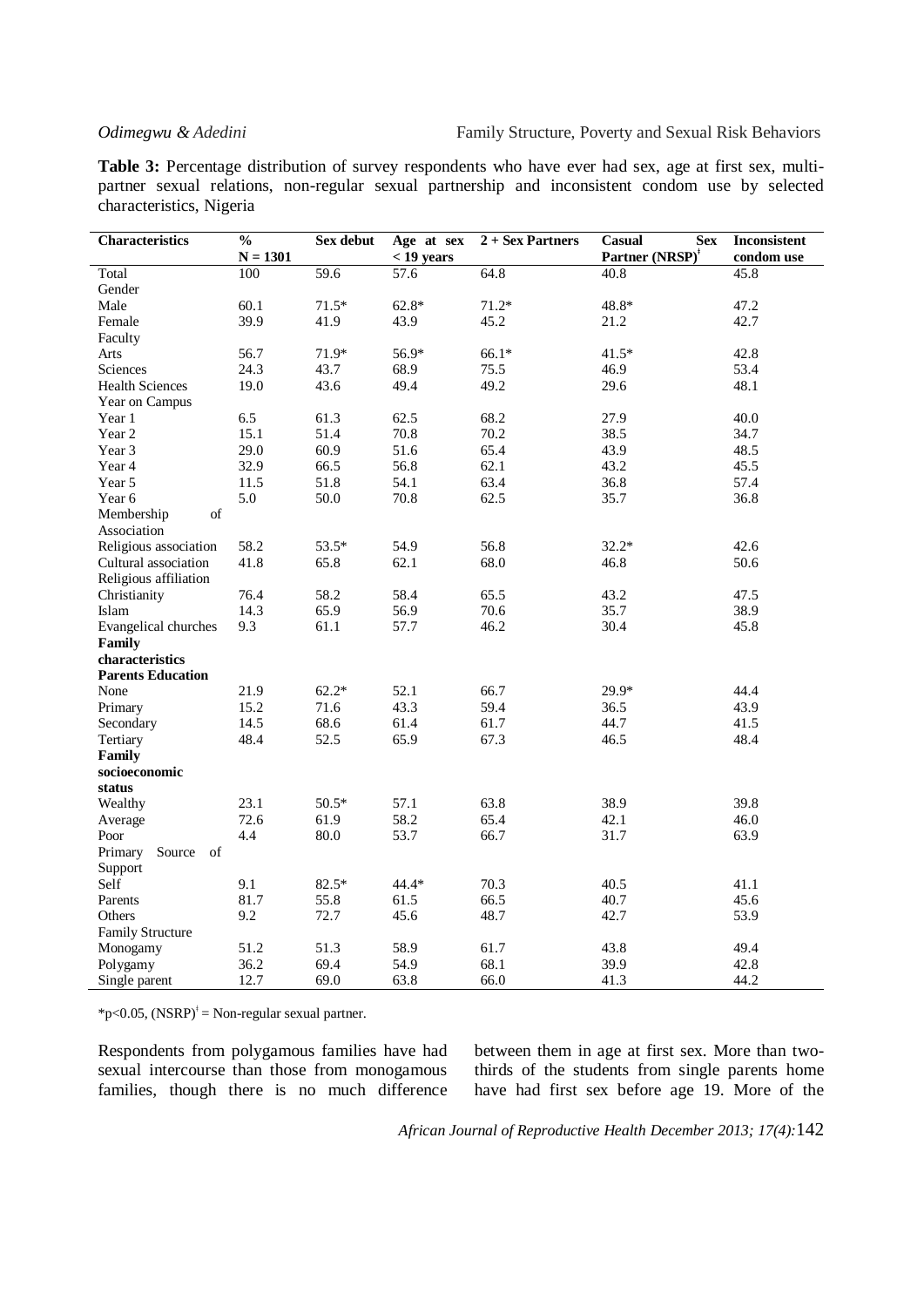students from monogamous and single parent homes have had casual sex partners.

### *The Multivariate Analysis*

### *Age at Sexual Debut*

Only four variables were significant in predicting the likelihood of having initiated sexual intercourse at ages less than 19 years. Female students had a lower odd of initiating sexual intercourse before or at age 19 than male students (OR =0.29). Those who have experienced STD symptoms had 2.11 odds of initiating sexual debut early in life when compared to those who did not. This sounds reasonable. Those who watch blue films (X-rated pornographies) showed a higher likelihood of sexual initiation before or at age 19 than those who do not  $(OR = 2.48)$ .

Looking at family wealth variables, the analysis shows that students from average and poor homes had lower risk of initiating sexual intercourse before age 19 when compared to those from the wealthy families. It is also noted that the respondents from polygamous and single parent homes were less likely to have initiated sexual intercourse before age 19 relative to those from monogamous homes. Parental communication on birth control and consequences of premarital sex showed no significant effect on age at sexual initiation.

**Table 4:** Logistic regression of factors predicting undergraduates' risky sexual behavioral patterns in Nigeria.

| <b>Variables</b>                  | <b>Sexual debut</b> | $2 +$ Sexual partners | Non-regular sexual | Inconsistent |
|-----------------------------------|---------------------|-----------------------|--------------------|--------------|
|                                   | @<19                |                       | partner            | condom use   |
| <b>Individual Characteristics</b> |                     |                       |                    |              |
| <b>Year of Study</b>              |                     |                       |                    |              |
| Year 1                            | 1.0                 | 1.0                   | 1.0                | 1.0          |
| Year 2                            | 1.77                | 0.29                  | 0.90               | $0.13**$     |
| Year 3                            | 0.47                | $0.078*$              | 5.33               | 0.31         |
| Year 4                            | 0.91                | $0.12**$              | 11.58*             | 0.19         |
| Year 5                            | 1.09                | 0.289                 | 7.91               | 0.29         |
| Year 6                            | 2.38                | 0.13                  | 2.23               | 0.48         |
| <b>Faculty</b>                    |                     |                       |                    |              |
| Arts                              | 1.0                 | 1.0                   | 1.0                | 1.0          |
| Sciences                          | 1.23                | 1.65                  | 0.53               | 1.10         |
| <b>Health Sciences</b>            | 0.50                | $0.13*$               | 0.48               | 0.86         |
| <b>Association Membership</b>     |                     |                       |                    |              |
| Religious Association             | 1.0                 | 1.0                   | 1.0                | 1.0          |
| Social/cultural groups            | 1.15                | 1.39                  | 1.81               | 1.52         |
| <b>Religious Affiliation</b>      |                     |                       |                    |              |
| Orthodox Christian groups         | 1.0                 | 1.0                   | 1.0                | 1.0          |
| Islam                             | 0.77                | 0.92                  | 1.56               | 1.48         |
| Pentecostal                       | 1.14                | 0.73                  | 0.25               | 0.62         |
| Gender                            |                     |                       |                    |              |
| Male                              | 1.0                 | 1.0                   | 1.0                | 1.0          |
| Female                            | $0.29*$             | $0.21*$               | $0.11*$            | $0.22*$      |
| <b>Family Variables</b>           |                     |                       |                    |              |
| Number of siblings                | 1.01                | 0.69                  | 0.94               | 1.06         |
| <b>Father's education</b>         |                     |                       |                    |              |
| None                              | 1.0                 | 1.0                   | 1.0                | 1.0          |
| Primary                           | 0.55                | 0.69                  | 1.36               | 1.99         |
| Secondary                         | 0.65                | 0.35                  | 2.39               | 0.46         |
| Tertiary                          | 1.94                | 2.09                  | 13.28*             | 1.73         |
| <b>Family Status</b>              |                     |                       |                    |              |
| Wealthy                           | 1.0                 | 1.0                   | 1.0                | 1.0          |
| Average                           | 0.62                | 0.54                  | 0.15               | 1.12         |
| Poor                              | 0.62                | 2.01                  | 0.58               | 2.78         |
| <b>Family Structure</b>           |                     |                       |                    |              |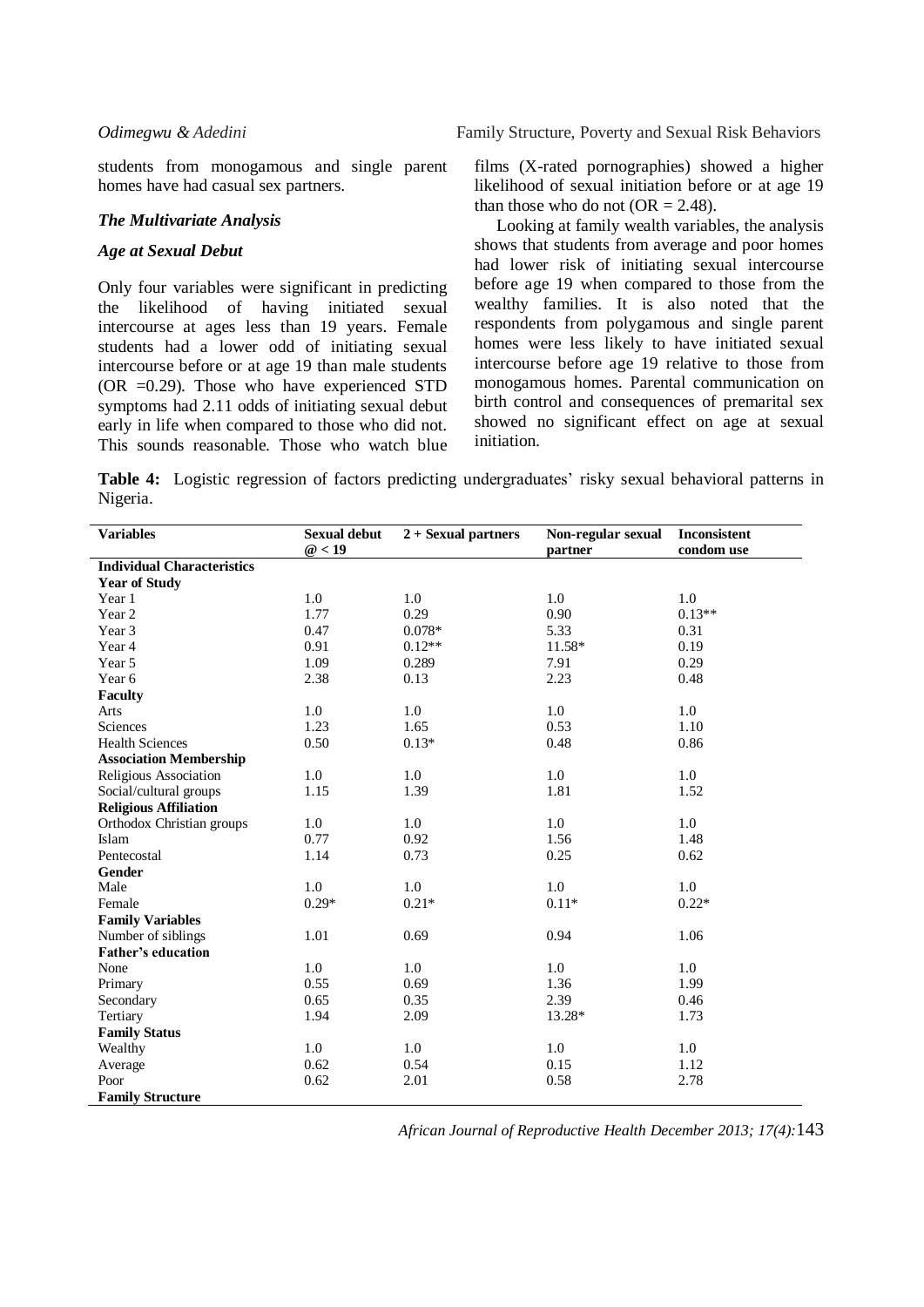*Odimegwu & Adedini* Family Structure, Poverty and Sexual Risk Behaviors

| Monogamy                       | 1.0        | 1.0       | 1.0       | 1.0       |
|--------------------------------|------------|-----------|-----------|-----------|
| Polygamy                       | 0.89       | $2.77*$   | 2.49      | 0.51      |
| Single parent                  | 0.94       | 2.04      | 0.61      | 0.53      |
| <b>Parental communication</b>  |            |           |           |           |
| <b>Birth Control</b>           | 1.11       | 1.13      | 1.58      | 0.64      |
| Consequences of premarital sex | 0.99       | 1.10      | 1.02      | 0.77      |
| Ever had STD                   | $2.16*$    | 0.46      | 1.46      | 1.86      |
| Aware of HIV/AIDS              | 2.74       | 0.49      | 0.096     | 0.49      |
| Read Pornographic materials    | 1.16       | 1.75      | $4.09*$   | 2.40      |
| Watch blue films               | $2.48**$   | 2.33      | 1.29      | 0.63      |
| Multi-sex partners             | <b>NA</b>  | NA        | $6.51*$   | 1.17      |
| <b>Financial support</b>       |            |           |           |           |
| Self                           | 1.0        | 1.0       | 1.0       | 1.0       |
| Parents                        | 1.48       | 1.19      | 1.65      | 1.40      |
| Others                         | 0.86       | 0.53      | 3.02      | 0.52      |
| Age at Sexual debut            | NA.        | NA.       | 2.33      | 1.12      |
| Number of observations         | 265        | 142       | 132       | 116       |
| LR Chi $2(27)$                 | 62.25      | 57.1      | 72.82     | 26.20     |
| Prob > X2                      | 0.0001     | 0.0006    | 0.000     | 0.6142    |
| Log likelihood                 | $-143.997$ | $-66.231$ | $-55.071$ | $-67.028$ |
| Goodness-of-fit test           |            |           |           |           |
| Pearson X2                     | 271.4      | 127.3     | 167.1     | 114.92    |
| P                              | 0.0566     | 0.1861    | 0.0001    | 0.0203    |
| Positive Predictive Value      | 75.5%      | 81.11%    | 81.7%     | 68.8%     |

 $*p<0.05$ ,  $*p<0.01$ 

### *Risky Sexual Behaviors*

Here we examine predictors of multiple sexual partnership, non-regular sexual partnership and condom use.

### *Multiple Sexual Partnerships (2+)*

Assessment of the correlates of multiple sexual partnerships among the respondents shows the effects of four significant factors. Those students who have spent more years in the university showed less likelihood of having multiple sexual partners than the first year students. This could be as a result of experiences they have had. Students from the Health Science Faculty were less likely to have more than two sexual partners relative to those from the Arts Faculty, a possible result of effect of the programme they do. Female respondents were less likely to have multiple sex partners than the males. This has been observed  $e$ lsewhere<sup>14</sup>.

None of the family characteristics variables is significant, although undergraduates from poor family background were 2.01 times more likely to have multiple sex partners than those from the wealthy homes. Also those from polygamous and single parent homes were more likely to have multiple sexual partners. Experience of STD symptoms and awareness of HIV shows a lower odd of having multiple sexual partners. Those who have experienced sexually transmitted diseases and are aware of HIV/AIDS were less likely to have multiple sexual partners.

### *Non-regular Sexual Partners*

The significant predictors of non-regular sexual contact include students' year of study, gender, family socio-economic status, pornographic materials and multiple sex partners. Respondents' who have spent more than two years in the University showed likelihood of having sex with non-regular sex partners relative to first year students. However part six students (who are mainly medical students) showed lower odds of having non-regular sexual partners. These students are aware of the implication of non-steady sexual partnership. Consistently, female respondents showed lower odds of having non-regular sex partners  $(OR = 0.11)$ . Islamic and Pentecostal religious undergraduates had lower odds of having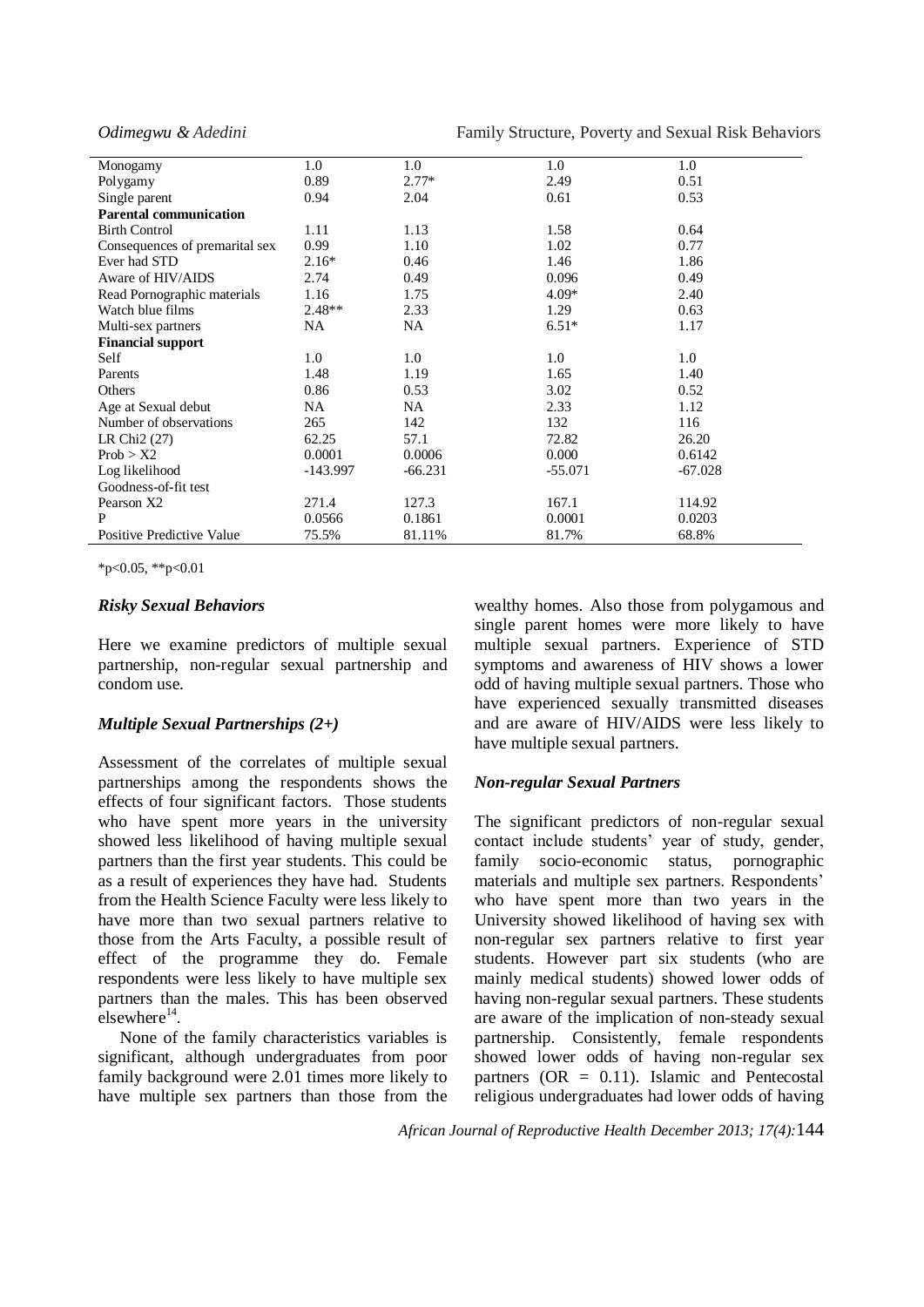In the family poverty status, it is shown that undergraduate respondents from average and poor homes were less likely to have non-regular sexual partners  $(OR = 0.15$  and  $0.58$ ). This is an unexpected finding or at least disproving the poverty-sexuality connections. Although in terms of family structure, respondents from polygamous families were 2.49 times more likely to have nonregular sexual partners relative to those from monogamous family.

Types or content of parental communication have different effects. For one, parental communication on birth control has a positive effect on the likelihood of having sex with nonregular sexual partner  $(OR = 1.71)$ . Such respondents could try to have sex with non-steady sexual partners but would use a condom. In fact a cross tabulation shows that even though these respondents would have sex with non-regular partners, they still used condom for protection against infection and unwanted pregnancy. However communication on premarital sex consequences showed the opposite effect. Interestingly, those who have experienced STD symptoms and are aware of the existence of HIV/AIDS have lower odds of having sexual intercourse with non-regular sexual partners.

Access to pornographic documents or materials has also a positive predictive power. Those students who have watched pornographic films were more likely to have multiple sexual partners. Students who have multiple sex partners are 7.81 times more likely to have non-regular sex partners. This is expected as one of the many partners could be a non-regular or casual sex partner.

### *Inconsistent Condom Use*

Though condom use is reported to be common, what is of utmost importance is how often it is used. Inconsistency in condom use could be an avenue for STI transmission. Inconsistent condom use by the student respondents was most influenced by father's education (primary  $OR =$ 1.99; Tertiary OR =1.73). No family variable was significant, although the expected pattern of relationship is observed. For example, students

from average, polygamous, single parent families have lower likelihood of inconsistent condom use than otherwise.

**Table 5:** Odds rations of family variables affecting risky sexual behaviors of undergraduates in a Nigerian Federal institution.

| <b>Familial</b><br><b>Variables</b> | <b>Sexual</b><br>debut @<br>< 19 | $2+$<br>sexual<br>partners | Non-<br>regular<br>sexual<br>partners | <b>Inconsistent</b><br>condom use |
|-------------------------------------|----------------------------------|----------------------------|---------------------------------------|-----------------------------------|
| Father's                            |                                  |                            |                                       |                                   |
| education                           |                                  |                            |                                       |                                   |
| None                                | 1.0                              | 1.0                        | 1.0                                   | $1.0\,$                           |
| Primary                             | 0.79                             | 0.92                       | 1.65                                  | 1.05                              |
| Secondary                           | 1.32                             | 1.04                       | $2.07*$                               | 0.95                              |
| Tertiary                            | 1.74*                            | 1.45                       | 2.29*                                 | 1.44                              |
| Family                              |                                  |                            |                                       |                                   |
| status                              |                                  |                            |                                       |                                   |
| Wealthy                             | 1.0                              | 1.0                        | 1.0                                   | 1.0                               |
| Average                             | 0.97                             | 1.08                       | 1.04                                  | 1.42                              |
| Poor                                | 0.85                             | 1.20                       | 0.49                                  | $3.09*$                           |
| Family                              |                                  |                            |                                       |                                   |
| <b>Structure</b>                    |                                  |                            |                                       |                                   |
| Monogamy                            | $1.0\,$                          | 1.0                        | 1.0                                   | $1.0\,$                           |
| Polygamy                            | 1.06                             | 1.02                       | $0.61*$                               | 0.73                              |
| Single parent                       | 1.26                             | 1.02                       | 0.68                                  | 0.73                              |
| <b>Parental</b>                     |                                  |                            |                                       |                                   |
| Communicat                          |                                  |                            |                                       |                                   |
| ion                                 |                                  |                            |                                       |                                   |
| Birth<br>On.                        | 1.19                             | 0.96                       | 0.99                                  | 1.26                              |
| control                             |                                  |                            |                                       |                                   |
| On                                  | 1.14                             | 1.009                      | 1.40                                  | 1.115                             |
| Consequence                         |                                  |                            |                                       |                                   |
| $\overline{\mathbf{s}}$<br>of       |                                  |                            |                                       |                                   |
| premarital sex                      |                                  |                            |                                       |                                   |
| Number<br>of                        | 1.011                            | $1.14*$                    | $1.05*$                               | 1.03                              |
| siblings                            |                                  |                            |                                       |                                   |
| <b>Financial</b>                    |                                  |                            |                                       |                                   |
| support                             |                                  |                            |                                       |                                   |
| Self                                | 1.0                              | 1.0                        | 1.0                                   | 1.0                               |
| Parents                             | 1.64                             | 0.82                       | $0.49*$                               | 1.06                              |
| Others                              | 0.87                             | 0.42                       | 0.72                                  | 1.33                              |
| Number<br>of                        | 521                              | 285                        | 513                                   | 457                               |
| Observations                        |                                  |                            |                                       |                                   |
| LR Chi <sub>2</sub> (12)            | 29.01                            | 18.41                      | 33.06                                 | 21.66                             |
| Prob > X2                           | 0.0039                           | 0.1038                     | 0.0009                                | 0.042                             |
| Log                                 | $\overline{a}$                   |                            | $\overline{a}$                        | $-304.269$                        |
| likelihood                          | 335.558                          | 178.355                    | 330.578                               |                                   |
| Goodness-of-                        |                                  |                            |                                       |                                   |
| fit                                 |                                  |                            |                                       |                                   |
| Pearson Chi <sub>2</sub>            | 512.12                           | 278.10                     | 495.6                                 | 445.81                            |
| P > X2                              | 0.2881                           | 0.3229                     | 0.4095                                | 0.3623                            |
| Power<br>of                         | 64.2%                            | 65.6%                      | 65.6%                                 | 56.7%                             |
| predictive                          |                                  |                            |                                       |                                   |
| value                               |                                  |                            |                                       |                                   |

 $*p<0.05$ ,  $*p<0.01$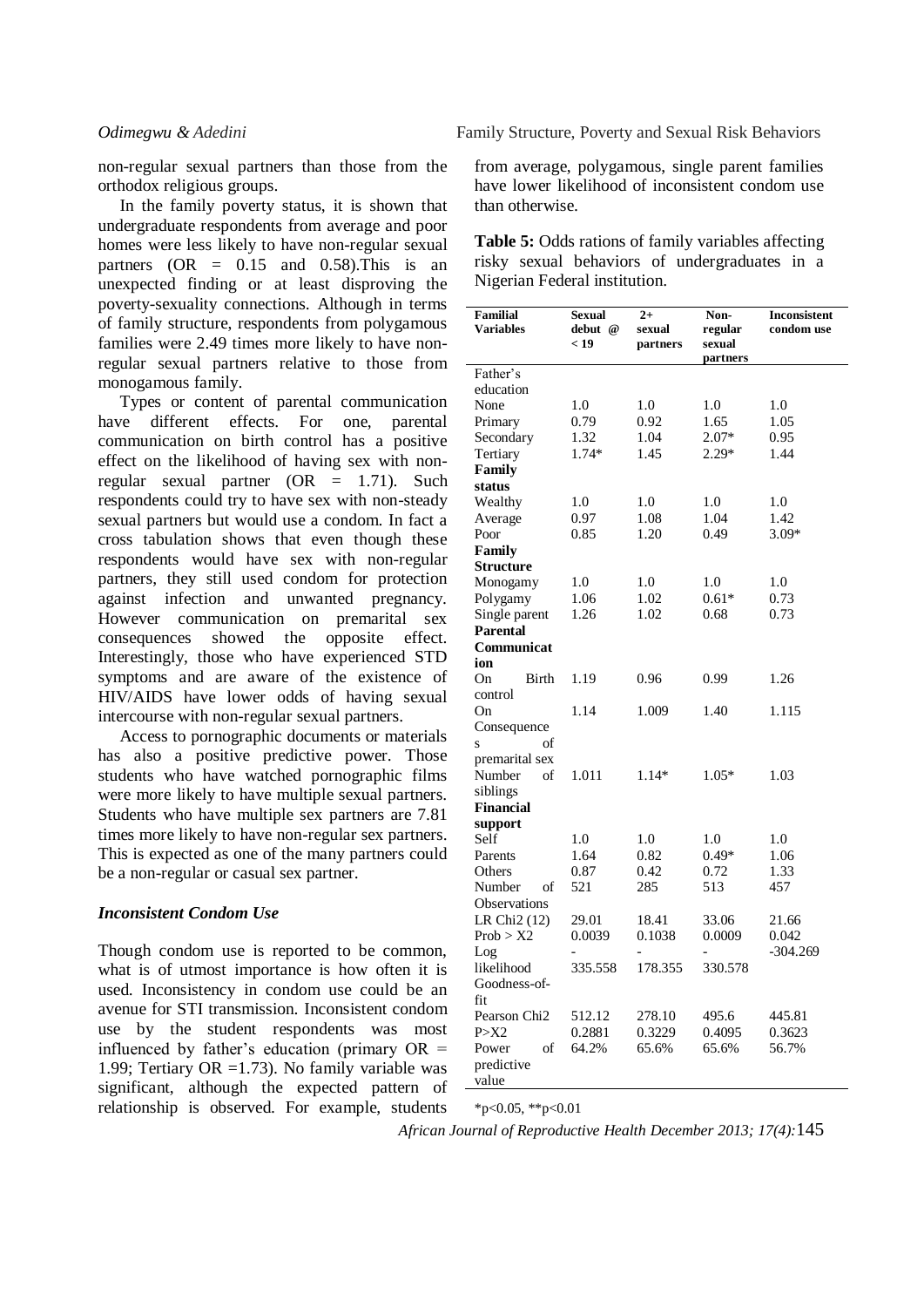*Odimegwu & Adedini* Family Structure, Poverty and Sexual Risk Behaviors

The observed patterns and direction of the effect of family characteristics, socio-economic status, and poverty status of students did not differ when we examined the factors independently in a univariate model. This indicates that their effects can only be observed when other variables are controlled in a model (Table 5).

Eliminating all the variables except the family ones refined the models. The significant variables remain the same. There is no change in the pattern and direction of the effects. All the models displayed differing predictive power or values. The model of age at sexual initiation has a 75% positive predictive value with a goodness-of-fit test of  $\infty = 0.05$ . The model for number of sexual partners also has 81% positive predictive value although the goodness-of-fit is not significant. Multiple sexual partners model has 82% of predictive power with a significant goodness-of-it model of  $\infty = 0.0001$  while the model for inconsistent condom use has a goodness-of-fit significance of  $\infty = 0.02$  with a 68% positive predictive value.

# **Discussion**

This study describes HIV risk behavior of undergraduates in a Nigerian Federal institution whose population belongs to the public sector strata. The information will be particularly relevant for health intervention for adolescents and youths in Nigerian institutions especially in view of the urgent need to prevent the spread of HIV/STDs among this population.

Early sexual debut is common. There is knowledge and high use of condoms. Casual sexual partnership is common also. More than two-thirds of the sexually active respondents claimed they used condoms to protect themselves against unwanted pregnancy, STIs and HIV/AIDS. Inconsistent condom use (that is not using condom always in a sexual act) is also evident even when sexually active with a non-regular sexual partner. In other words, some respondents who reported sexual intercourse with non-regular sexual partner did not use condoms. About 18% never used condoms with a non-regular sexual partner, 35% rarely used. This shows that more than 53% are

inconsistent condom users with non-regular sexual partners and 58% also reported inconsistent condom use with regular sexual partners. While 15% never used a condom with a regular sexual partner 43% rarely used. The median number of multiple sexual partners each student respondent had was 2.8 and this varies significantly by gender: male students have more sex partners than female ones. Thus there is a high level of sexual networking among the students irrespective of sex, though male students are sexually networked.

There is a high level of awareness of HIV/AIDS transmission routes and prevention but this does not translate into safer sex behavior, as there is a level of inconsistent condom use (46%) and multiple sexual partnerships (65%). There is also a certain level of misconception of the routes of transmission as one-quarter believe that kissing, insect bites, sharing clothes, utensils with an infected person can transmit HIV or expose them to the infection, respectively. Two issues are clear from this finding. One, knowledge of HIV/AIDS does not translate into behavior change. Thus this supports Rwenge's view that informing and educating youths about sex and AIDS seems not to be sufficient to motivate sexual behavioral change between the adolescent and youths<sup>29</sup>. Two, continued AIDS education should address the various misconceptions associated with the disease. Further challenge to HIV/AIDS prevention activities in Nigeria is in the area of high level of sexual networking and inconsistent condom use, even with casual sex partners. Consequently, AIDS prevention programs should place a greater emphasis on fidelity, reducing the number of sex partners no matter the pressure to have more sexual partners and consistent condom use with regular and non-regular sexual partners.

One of the findings of this study is the insignificance of some of the family variables in the multivariate model. Though respondents from average and poor families have lower risk of initiating sex at or before age 19, those from poor families have a greater likelihood of sexual initiation. This confirms the poverty-sexual behavior hypothesis that early sexual behavior is driven by the extent of poverty among the youths. However, poverty variable does not consistently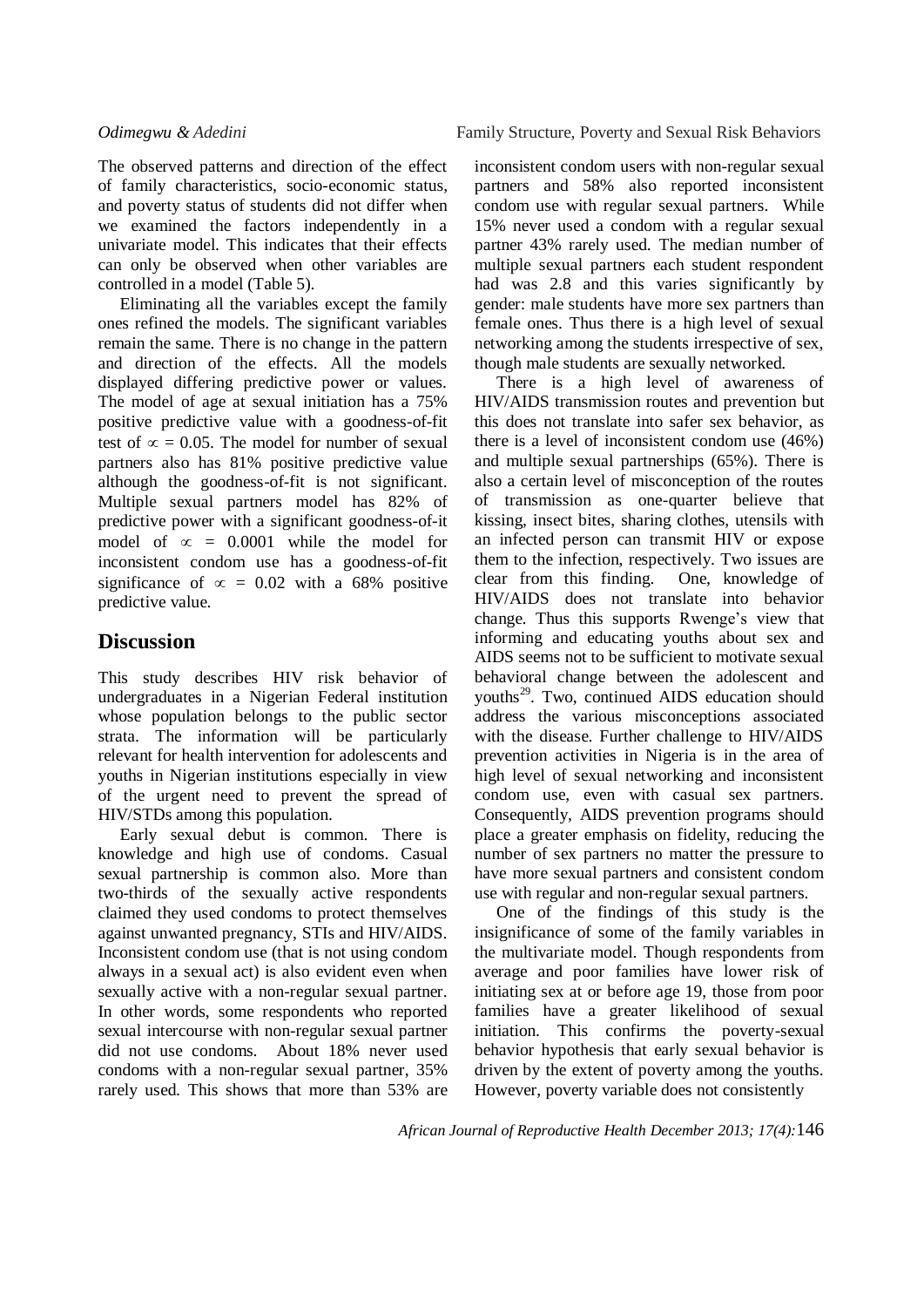affect risky sexual behaviour. Family structure variable has lower risk or odd, so also parental communication. These two variables do not affect the likelihood of early sexual initiation among the students population.

Multiple sexual partnerships are a possibility for students from poor, polygamous, single parent families. This tends to support the hypothesis that poverty and family structure are critical factors affecting having more than two sexual partners. Incredibly, students from single parent homes showed lower risk of engaging in multiple sexual partners. Parents' education is also not significant in the prediction of risky sexual behaviors, so also other family characteristics. Parental communication on birth control has a lower odd (OR  $=0.96$ ) of affecting age at sexual initiation; higher odd  $(OR = 1.46)$  of multiple sexual partnerships, non-regular sexual partnership ( $OR =$ 1.71) and lower odd of inconsistent condom use  $(OR = 0.62)$ . In other words, those respondents whose parents communicated effectively on birth control issues were less likely to initiate sexual intercourse before or at age 19 and or engage in inconsistent condom use when sexually active. Moreover students whose parents communicated on consequences of premarital sex have lower odds of engaging in risky sexual behaviors.

The role of access to pornographic materials has positive effect on the practice of risky sexual behaviors. Either reading or watching pornographic materials lead to risky sexual behavior. The need for government regulation of these materials cannot be overemphasized. Parental characteristics, family structure and socio-economic status do not show a consistent significant effect on the risky sexual behavior. While elsewhere, it has been found that noncohabitation of parents has a positive effect on risky sexual behavior<sup>29</sup>; this study does not support the claim. For example, undergraduates from single parent homes have lower odds of sexual initiation at age 19, non-regular sexual partner and inconsistent condom use relative to those from wealthy homes. Also it is expected that students who sponsor themselves in the university should be engaging in risky sexual behavior as a means of financial empowerment to pay their tuition and other fees, the findings rather show that students

who are supported by their parents were more likely to engage in risky sexual behavior. This could be explained by the fact that self-sponsored students would be conscientious and diligent with their study and would not engage in sexual experimentations.

### *Limitations and strengths of the study*

The use of self-administered questionnaires might have led to some inconsistencies and missing information. This does not provide opportunity to clarify a number of issues. Nevertheless, this method confers confidentiality than face-to-face interviews. A high degree of reliability may have been obtained if both quantitative and qualitative data have been collected from respondents, parents and sexual partners. The data is a cross-sectional one hence most variables had to be measured retrospectively, thus relying on respondents' opinions. A longitudinal approach would have revealed more dynamic and useful information. To create a better framework to study socioeconomic correlates of risky sexual behavior, we need multilevel designs. While macro-level design will be too large-scale and presumes community homogeneity in variance explanation, individuallevel survey reveals little about the cultural and institutional environment surrounding the household.

Future studies should address these issues and explore further understanding of the relationship between family characteristics, structure, poverty rating and risky sexual behaviors. Sexual behavior is a complex phenomenon influenced by a widerange of variables – physical, socio-cultural, intellectual and emotional. More factors need to be examined as possible predictors of risky sexual behavior. Examples include physical cognitive, emotional and sexual development, values, childhood religiosity, personality and tendency to interact socially. Also further studies should include additional parental variables to measure such factors as parental supervision, aspirations for children, parental values and extended family relationships.

*African Journal of Reproductive Health December 2013; 17(4):*147 This study has implications for reproductive health policy since it contributes to the knowledge of the risk situation of Nigerian adolescents and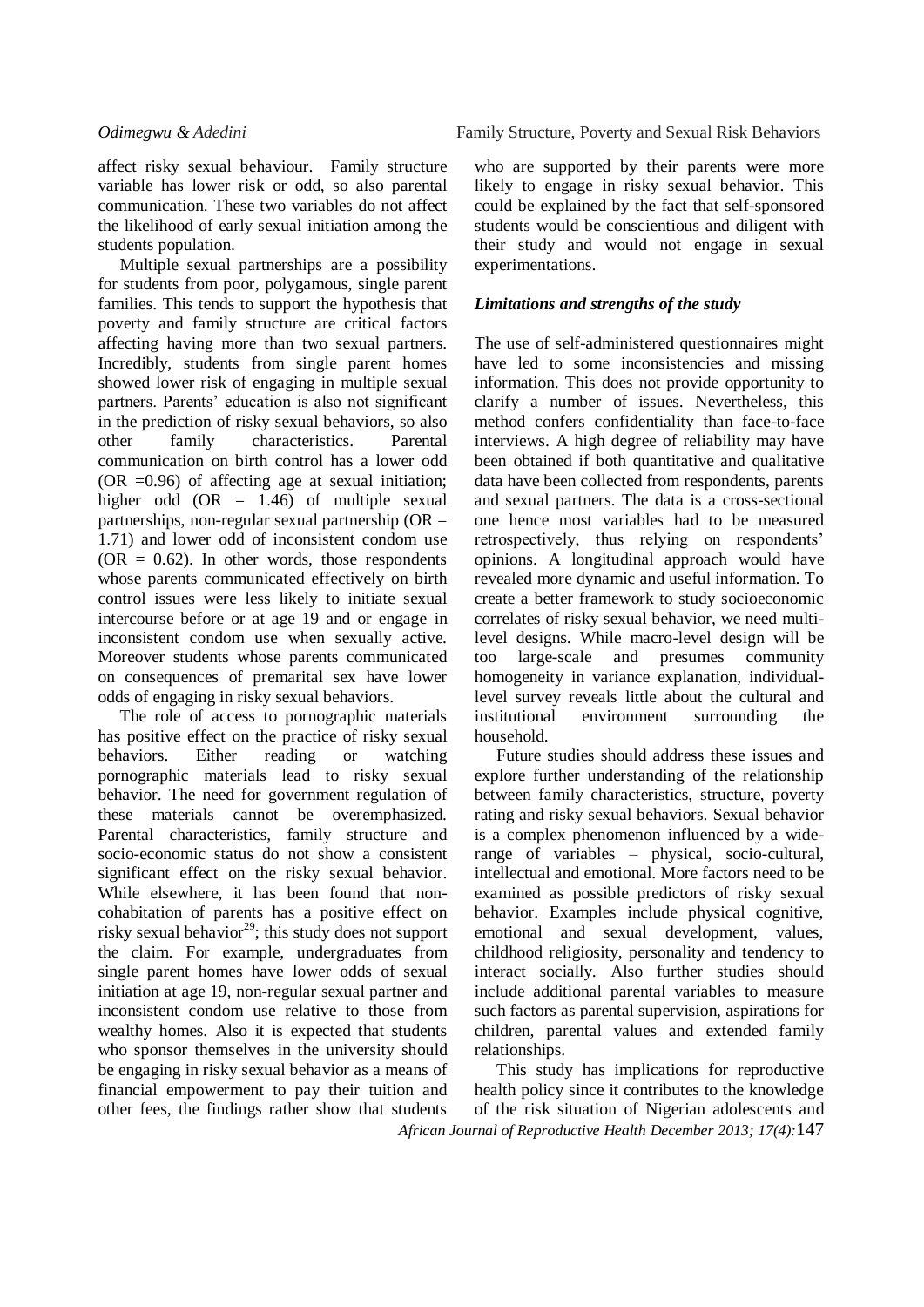youths. For reproductive health education interventions, it provides a basis for designing strategies to prevent HIV/AIDS in the University environment. The results of this study show a high level of awareness of HIV/AIDS routes of transmission and prevention methods, although there is an appreciable level of inconsistent condom use when sexually active. Further studies should investigate issues of beliefs and norms that affect condom use. That fewer sexually active students never used condoms with regular sexual partners and almost equal percentage rarely used and always uses condoms when compared with those who use condoms with non-regular sexual partners is an indication that sexually active individuals do not use condoms with their regular sexual partners because of 'love and trust'. This study has provided additional evidence on the increasing level of sexually transmitted diseases in this Nigerian University as 28% of the sample reported experience of sexually transmitted diseases and or its symptoms in recent times. This lends more credence to the need for reproductive health education in tertiary institutions.

# **Conclusions**

Previous studies have posited that poverty is an important predictor of risky sexual behavior. It is argued that poverty plays significant role in influencing sexual decision-making by limiting individual's decision-making powers in sexual relationships. Hence when applied to the University undergraduates one expects that students from poor homes and those on selfsponsorship are likely to engage in risky sexual behavior.

This analysis confirms this position although the relationship is not significant and the pattern not consistent. This study found that student from poor homes have 1.29, 2.01 and 2.70 odds of initiating sexual activity before age 19, having multiple sexual partners and engaging in inconsistent condom use - a possibility that they lack the powers to negotiate for safer sex. Yet the same study shows that they have a lower odd of having non-regular sexual partner. The lack of qualitative data in this study denies the opportunity

*Odimegwu & Adedini* Family Structure, Poverty and Sexual Risk Behaviors

of exploring the reason for this pattern of behavior. This pattern of relationship needs further examination.

# **Contribution of Authors**

CO was the principal investigator, and writer. SAA participated in the drafting of the manuscript. All the authors read and approved the final manuscript.

# **References**

- 1. NACA. *GLOBAL AIDS RESPONSE, Country Progress Report, Nigeria, 2012*: National Agency for the Control of AIDS;2012.
- 2. NACA. *Factsheet 2011: Update on the HIV/AIDS Epidemic and Response in Nigeria*2011.
- 3. Oladepo O. HIV/AIDS in Nigerian Universities, Open Communication. 2002.
- 4. Merchan-Hamann E, Ekstrand M, Hudes ES, Hearst N. Prevalence and correlates of HIV-related risk behaviors among adolescents in Public Schools in Brasilia. *AIDS and Behavior.* 2002;6(3):283-293.
- 5. Bakken RJ, Winter M. Family characertistcis and sexual risk behaviors among Black men in the United States. *Perspectives on Sexual and Reproductive Health.*  2002;5(5):252-258.
- 6. Magnani R, Seiber E, Gutierrez EZ, Vereau D. *Correlates of Sexual Activitty and Condom use among secondary school students in Urban Peru", Washington DC: Focus on Young Adults, Pathfinder International*1999.
- 7. Odimegwu CO, Solanke LB, Adedokun A. Parental characteristics and adolescent sexual behaviour in Bida Local Government Area of Niger State, Nigeria. *Afr J Reprod Health.* Apr 2002;6(1):95-106.
- 8. Leigh G, Wedalle K, Loewen I. Analysis of the timing of transition to sexual intercourse for black adolescent families. *Journal of Adolescent Research.*  1988;3(4):333 – 334.
- 9. Scott-James D, White A. Correlates of sexual activity in early adolescence. *Journal of Early Adolescence.*  1998;1(2):221-238.
- 10. Miller B, Sneesby K. Educational correlates of adolescents' sexual attitudes and behavior. *Youth and Adolescence.* 1988;17(6):521-530.
- 11. Devine D, Long P, R F. A prospective study of adolescent sexual activity: description, correlates and predictors. *Advanced Behavioral Research and Therapy.*  1993;15(3):185-209.
- 12. Kiernan K, Hobcraft J. Parental divorce during childhood; age at first intercourse, partnership and parenthood. *Population Studies.* 1997;51(4):41-55.
- 13. Makinwa-Adebusoye P. Adolescent reproductive behavior: a study of 5 cities in Nigeria, NISER Monograph, Ibadan, Nigeria, Vol 101995:1-25.